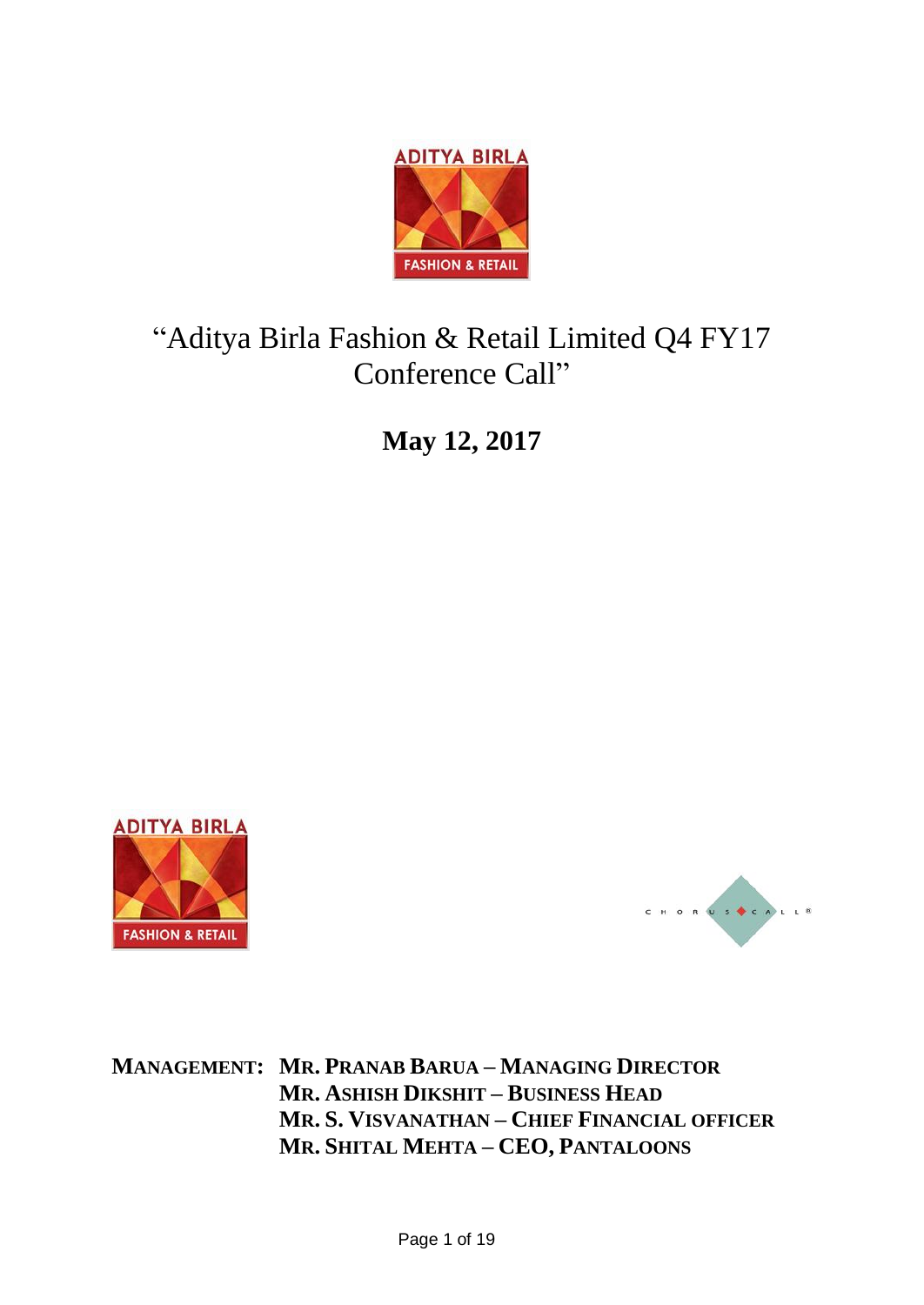

**Moderator:** Ladies and Gentlemen, Good Day. And Welcome to the Quarter Four FY17 Earnings Conference Call of Aditya Birla Fashion & Retail Limited. The call will begin with a brief discussion by the Company's management on the quarter's performance, followed by a questionand-answer session. We have with us today Mr. Pranab Barua – Managing Director, along with Mr. Ashish Dikshit – Business Head, Mr. S. Visvanathan – CFO and Mr. Shital Mehta – CEO, Pantaloons. I want to

thank the management team on behalf of all the participants for taking valuable time to be with us.

I must remind you that the discussion on today's earnings call may include certain forwardlooking statements and must be viewed, therefore, in conjunction with the risks that the Company faces.

Please restrict your questions to the quarter performance. With this, I hand the conference over to Mr. S. Visvanathan. Thank you and over to you, sir.

# **S. Visvanathan:** Welcome to the Q4 2017 and Full Year FY17 Earnings Call for Aditya Birla Fashion and Retail Limited. Before we discuss the results, I will quickly take you through the macro trends in the economy and the apparel industry and the consumer dynamics that have influenced last year's performance. Let us first look at the macro factors on the economy:

Indian economy continues to be a bright spot in an otherwise gloomy global scenario. It recorded a growth of 7.1% in FY17, which though lower than the 7.9% of the previous year, is still higher than most global economies. Macroeconomic fundamentals of the economy were healthy during the year with moderation of inflation, fiscal deficit and current account deficit. Consumer inflation averaged around 4.5% in FY17. However, consumer sentiment for discretionary expenditure continued to remain cautious. The government is pushing through many reforms, with GST being the most important. Implementation of GST is expected to boost the economic growth.

Turning now to consumer dynamics:

Indian consumers continue to seek discounts and deals encouraged by perpetual promotions by online players. Premium consumers continue to spend more to upgrade to better brands and products. A lifestyle change is leading to strong growth in casual and active category. Lower middle class consumers are upgrading to branded products and organized retail formats.

Having talking about the economy and the consumer trends, let us see how the industry trends have been: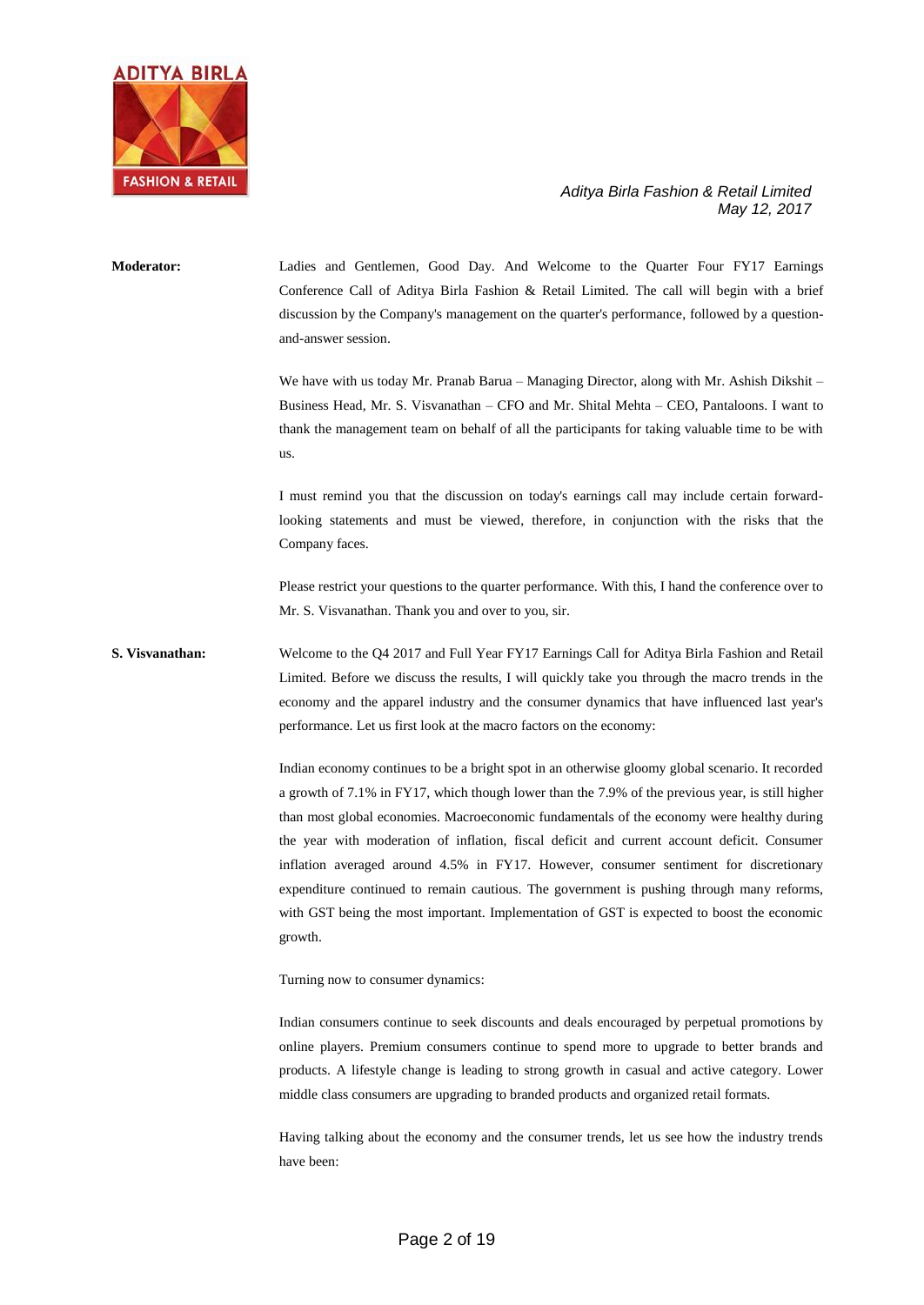

The industry was impacted by the demonetization in Q3. While retail channel quickly recovered, cash dependent businesses like wholesale customers, suppliers, franchisees took longer and are slowly recovering from the after effects of demonetization. Ecommerce is witnessing rapid consolidation and this will help create large opportunities for strong brands as they can now access a large growing consumer base through these platforms.

At the other end of the spectrum, value fashion has emerged as one of the fastest growing segment with all large players rapidly expanding their footprint. International players in the premium and mid-premium segments are pursuing a clear strategy of expansion and have even adjusted price points for the Indian market.

Women and youth have emerged as two important demographic segments, driving demand for younger, casual and more fashionable products. Overall, the Indian branded apparel market is poised to continue its rapid growth and double in size in the next five years, and this opens up exciting opportunities for players.

I will now come to performance for the quarter of ABFRL and for the financial year ended March 2017:

ABFRL – we will now take you through the highlights of financial performance for FY17:

FY17 sales grew by 10% from Rs. 6,035 crores in FY16 to Rs. 6,633 crores. And EBITDA recorded a healthy growth of 18% from Rs. 405 crores to Rs. 476 crores. EBIT for the year improved substantially from Rs. 67 crores to Rs. 233 crores and a growth of about 250%, but we must understand there was an adjustment of Rs. 100 crores of depreciation in the last year. I am happy to say that ABFRL has posted a net profit of Rs. 54 crores in FY17 as compared to a net loss of Rs. 110 crores in FY16.

Let me take you through the performance for Q4:

Sales for Q4 FY17 was Rs. 1,625 crores, a growth of 13% over Q4 FY16. EBITDA is at Rs. 131 crores, 37% over the Q4 FY16 EBITDA of Rs. 96 crores.

I will now talk about the performance of key portfolios in ABFRL:

We are now from this quarter onwards started present to you the Madura Fashion and Lifestyle segment into a little bit more detail into key portfolios.

The first key portfolio I would like to talk about is the Lifestyle Brands business: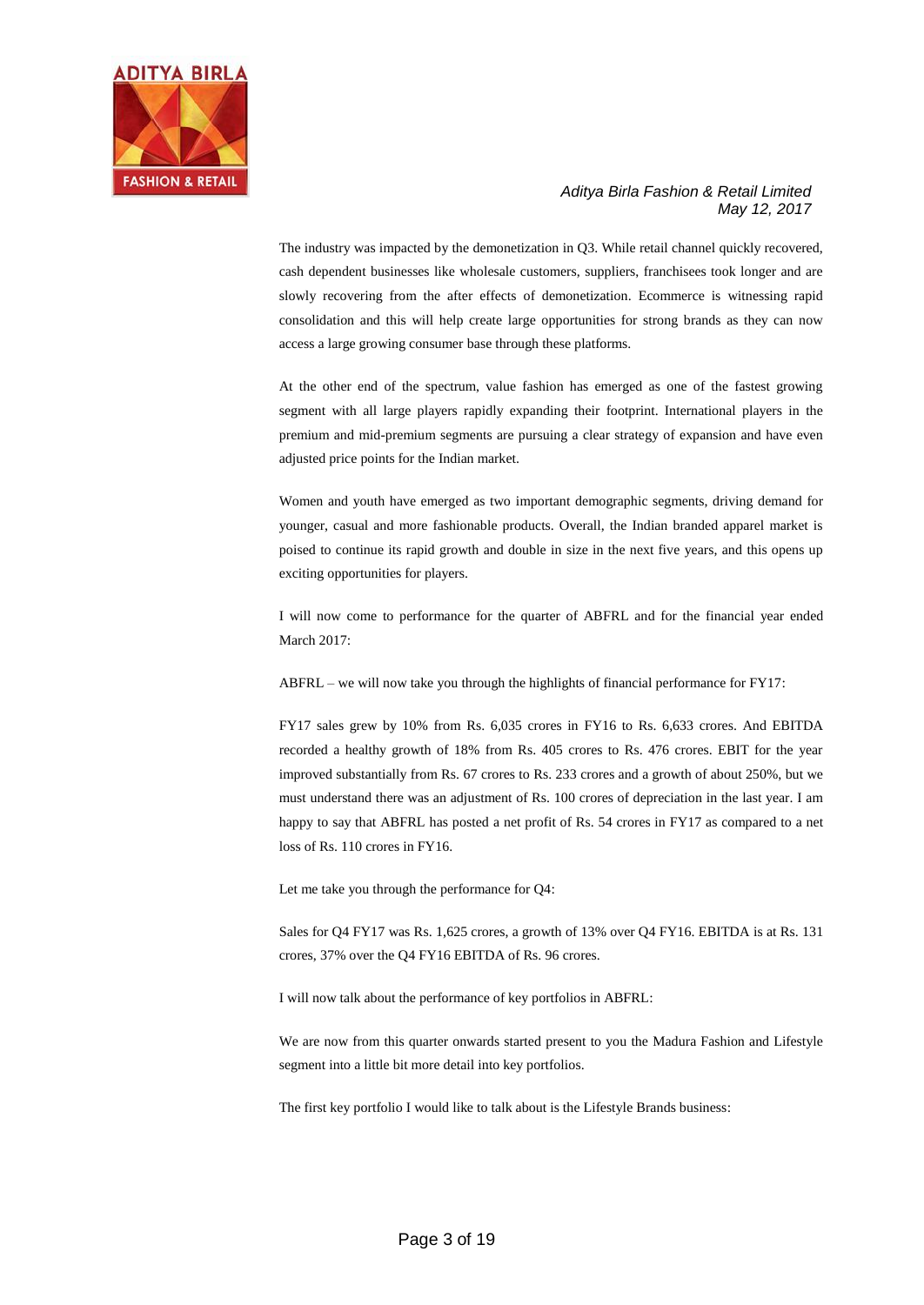

This portfolio comprises the core brands Louis Philippe, Van Heusen, Allan Solley, Peter England, along with their brand extensions. It also includes the newly signed Simon Carter business.

FY17 sales for the Lifestyle Brands is at Rs. 3,651 crores, was almost flat when compared to Rs. 3,734 crores in FY16. The business was impacted by steep decline post-demonetization in November. EBITDA, however, grew by a healthy 7% from Rs. 397 crores to Rs. 423 crores. EBITDA as a percentage of sales improved to 11.6% from 10.6% in FY16.

Q4 FY17 sales at Rs. 909 crores is a 4% growth over Q4 FY16. EBITDA for the quarter grew by 30% to Rs. 142 crores from Rs. 109 crores.

The Lifestyle Brands had an EBO network of 1,759 stores at the end of FY17. During the year we opened 194 stores and we also closed 189 stores that were either marginally profitable or loss making. This rationalization of stores has helped us to improve EBITDA margins.

Now discuss the Pantaloons business:

Pantaloons grew by a healthy 18% during FY17 with sales at Rs. 2,552 crores and EBITDA of Rs. 126 crores. EBITDA grew by 22%. FY17 like-to-like growth is 3.3%. The move to value fashion and increased share of own brands combined with expansion have helped to record growth in sales and profits. This could have been even greater but for the demonetization impact.

Pantaloons posted a healthy growth of 11% in Q4. It ended Q4 sales with Rs. 586 crores. Own brands now are at 59% of Pantaloons revenue. EBITDA for the quarter was Rs. 14 crores as against Rs. 31 crores last year. In FY16 EBITDA was positively impacted by Rs. 52 crores due to rent straight-lining. The network expanded to 209 stores, up from 180 stores at the beginning of the quarter. At the end of the year Pantaloons had 28 franchisees run stores.

Fast Fashion Business:

The Fast Fashion portfolio consists of People and Forever21. FY17 sales for Forever21 and People brands was Rs. 345 crores while EBITDA was a loss of Rs. 49 crores. Q4 FY17 sales was Rs. 102 crores and EBITDA loss for the quarter was Rs. 19 crores.

We acquired Forever21 in July 2016, and the numbers reflect sales for a part of the year only. People business was operational for the full year FY17.

Forever21 has a network of 12 stores and acquired in July 2016, and ended the year with 16 stores. Total footprint of Forever21 is 185,000 square feet. People operates through 91 EBOs with a footprint of 217,000 square feet.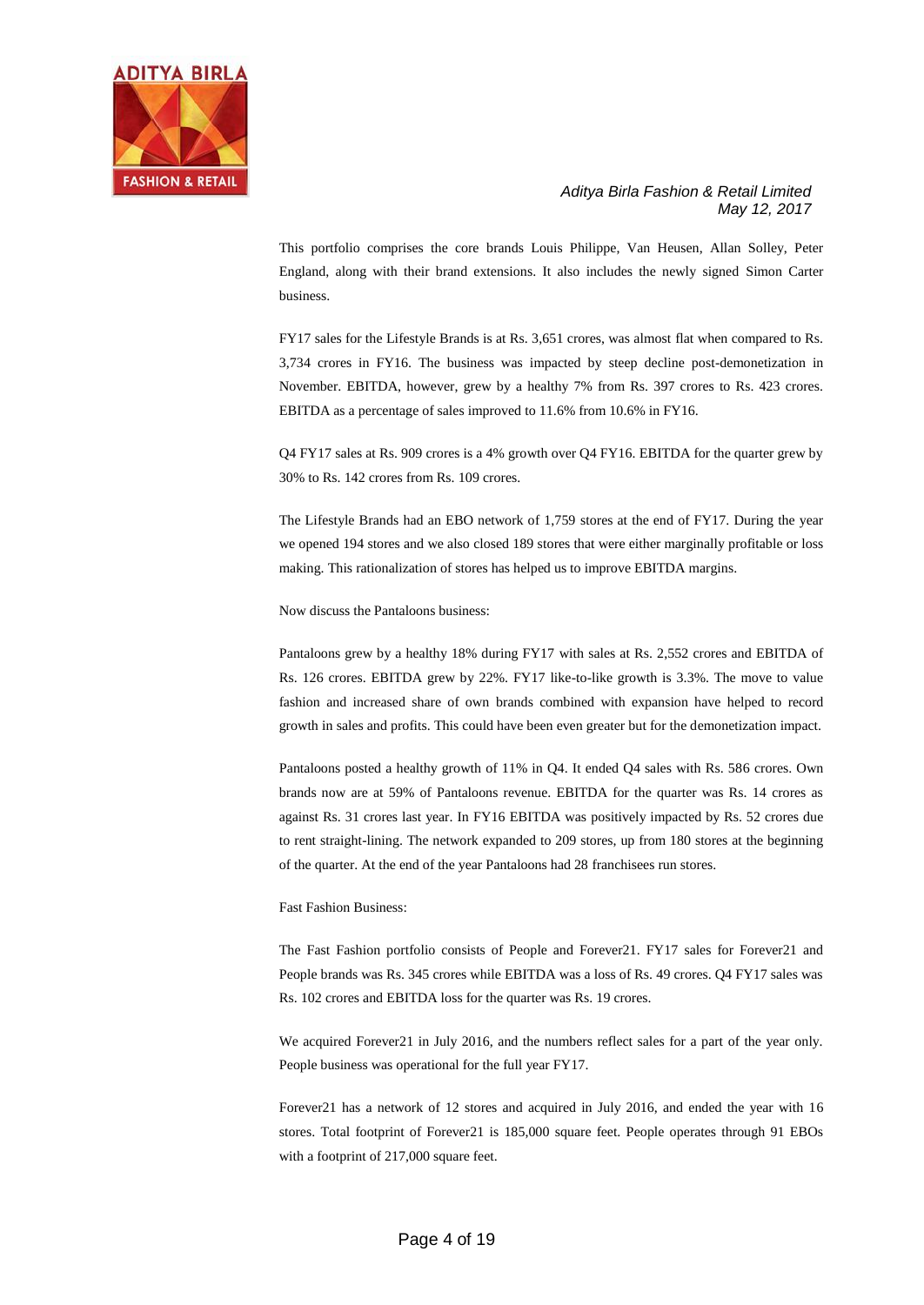

In the Other Businesses portfolio, I will highlight about the innerwear business:

The innerwear business was launched in FY17 under the Van Heusen brand in seven cities in South India, and is being currently distributed through department stores, MBOs and other channels. At the end of FY17 it has been distributed to approximately about 1,300 doors. The plan is to rapidly saturate the southern states, while in parallel opening up other markets. The initial response has been very encouraging and we look forward to building a strong business in this category, even while we invest in the short-term to build the distribution and the consumer awareness.

I will quickly touch upon the balance sheet. The total debt of ABFRL stood at Rs. 2,045 crores for FY17 as against Rs. 1,849 crores in FY16. Increase in debt is due to the acquisition of Forever21. Our interest cost, however, remain almost at constant levels as compared to FY16, owing to a steep reduction in interest rates from 9.3% to 7.75% by end of March 2017. Goodwill at 1,860 crores was higher than FY16 by Rs. 64 crores due to the acquisition of Forever21. Our ROCE at the ABFRL level, without good will stood at 19% compared to 7% in FY16.

Our results for the year incorporate the impact of IndAS accounting standards. The detailed bridge is available in the investor presentation uploaded on the website.

I will quickly give you now the outlook and strategy for the medium-term. We have defined our strategy for FY18 around the following themes:

- Continue to maintain the leadership position in Lifestyle Brands with focus on innovation.
- Strengthen Pantaloons position and make it the leader in value fashion business through aggressive expansion in store footprint and improve on value strategy will drive margins and profitability.
- Grow aggressively in the identified new segments with long-term growth potential namely Fast Fashion and Innerwear business through distribution expansion.
- And invest in emerging segments in casuals and denims.

We are working on organizational enablers like consumer centricity, digitization and talent acquisition. With this, I close my opening speech and we are now open to questions. We do have a request, in the interest of time we would request that all bookkeeping and housekeeping questions are emailed to us for our responses and we will get back to you with the responses on these questions. Thank you.

**Moderator:** Thank you very much. Ladies and Gentlemen, we will now begin with the question-and-answer session. We have the first question from the line of Abneesh Roy from Edelweiss. Please go ahead.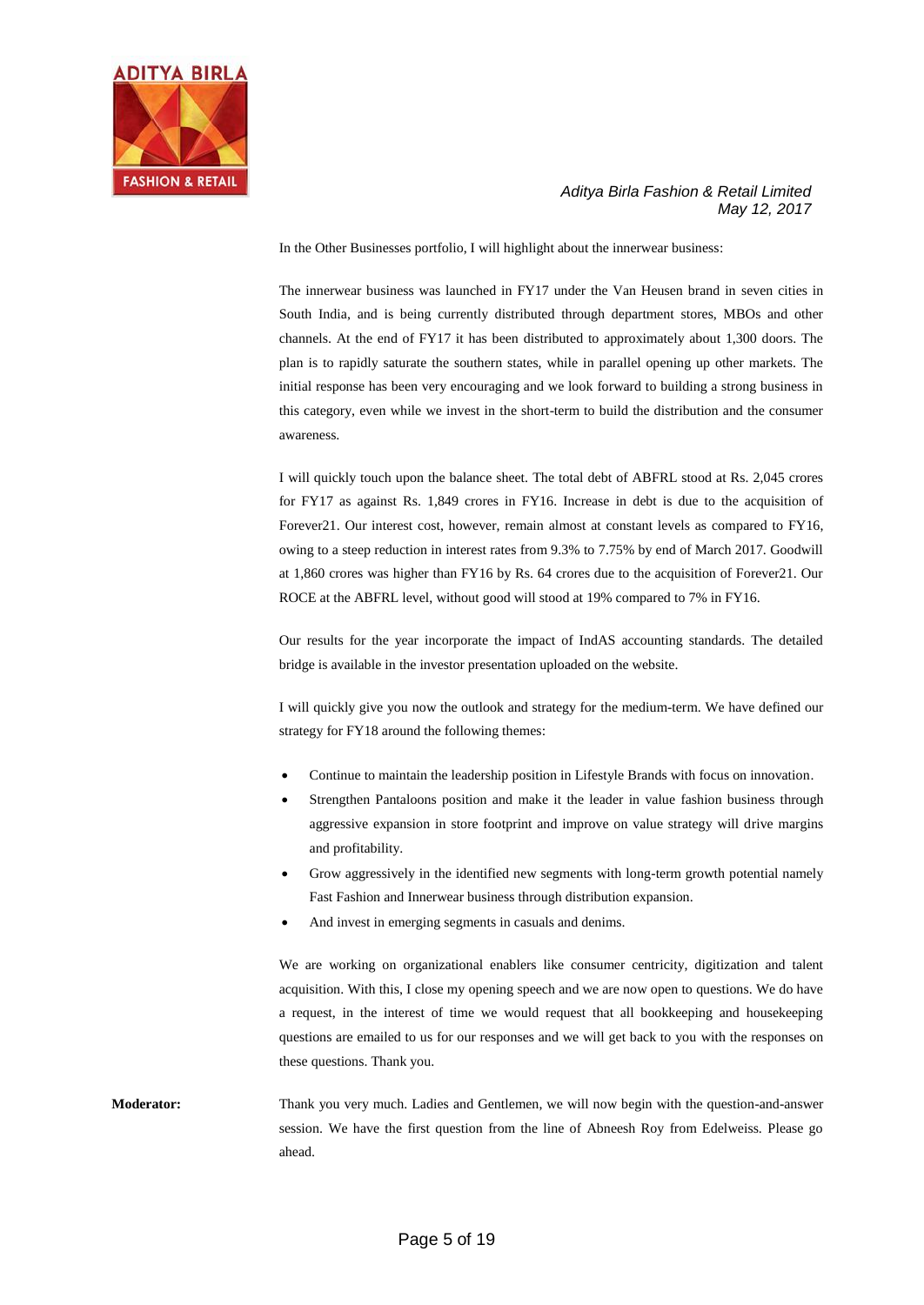

- **Abneesh Roy:** I have three questions. My first is on the Madura business. Your margins have improved significantly, 100 bps for full year and 310 bps this quarter. So my question is, other expenditure is down around 8%, so have you cut on ad spend and how do you see long-term margins? See, this expansion in margins came without SSG strategy, so when the SSG becomes say 4% - 5% then where do you see the margins stabilizing at?
- Ashish Dikshit: So, we do not want to give forward projection on margins. But your observations are right, we have controlled cost during the course of the year. As we have shared with you, we are correcting our business model. We are finding some pieces of value both to consumer and internal cost structures. Clearly, our profitability will look lot healthier as the organic growth comes back.
- **Abneesh Roy:** But you are not cutting back at the expense of the brand, you have seen some companies cut down on ad spends, then later it starts impacting. In your case, there is a cut on ad spend which has been much higher than initial years. So, is this healthy ad spend, I want to check on that part?
- **Ashish Dikshit:** No, see advertising is not something that you look at quarter-on-quarter. We have explained, even in the quarters when advertising was very high, this is the phase in which you will do that. This quarter happens to be one which is dominated largely by end of season sale. And therefore, to that extent the advertising is much lower. But this is something that we will keep balancing on an ongoing basis. We are committed to continue to invest in brands which is our largest sort of lever.
- **Abneesh Roy:** Sir, my second question is on Pantaloons. Here what I see is there is a sharp pickup in terms of expansion of stores, and sharp pickup in terms of franchise owned stores, franchise stores. So you have added 79 stores in FY17, so how does FY18 look, will it be same or will it be the 40-50 which was the initial plan? And 40% of this 79 stores is in this quarter at least, so 40% of the 33 openings this quarter is through the franchise, 14 stores. So, why such a sharp pickup? So are you now much more confident on a franchisee model versus previous quarter when it was just 14 stores franchisee which is now 28 stores this quarter?
- **Shital Mehta:** In terms of expansion, I believe that I think it is very difficult to really peg the number, but we believe that we should be able to continue with the similar sort of an expansion trend as we go forward. As far as franchisee is concerned, I think your observation is right that the model is settling down. However, as of now we are planning that probably around 20% of our expansion will come through franchisee, last quarter was an aberration where we had far too many stores through franchisee. But otherwise, I think 20% is a good number which we are looking at going forward in terms of franchisee.
- **Abneesh Roy:** And sir, one small one, this is my last question. Innerwear you had called out has done well, it has met your initial expectations. We do not have specific number for innerwear, it is part of the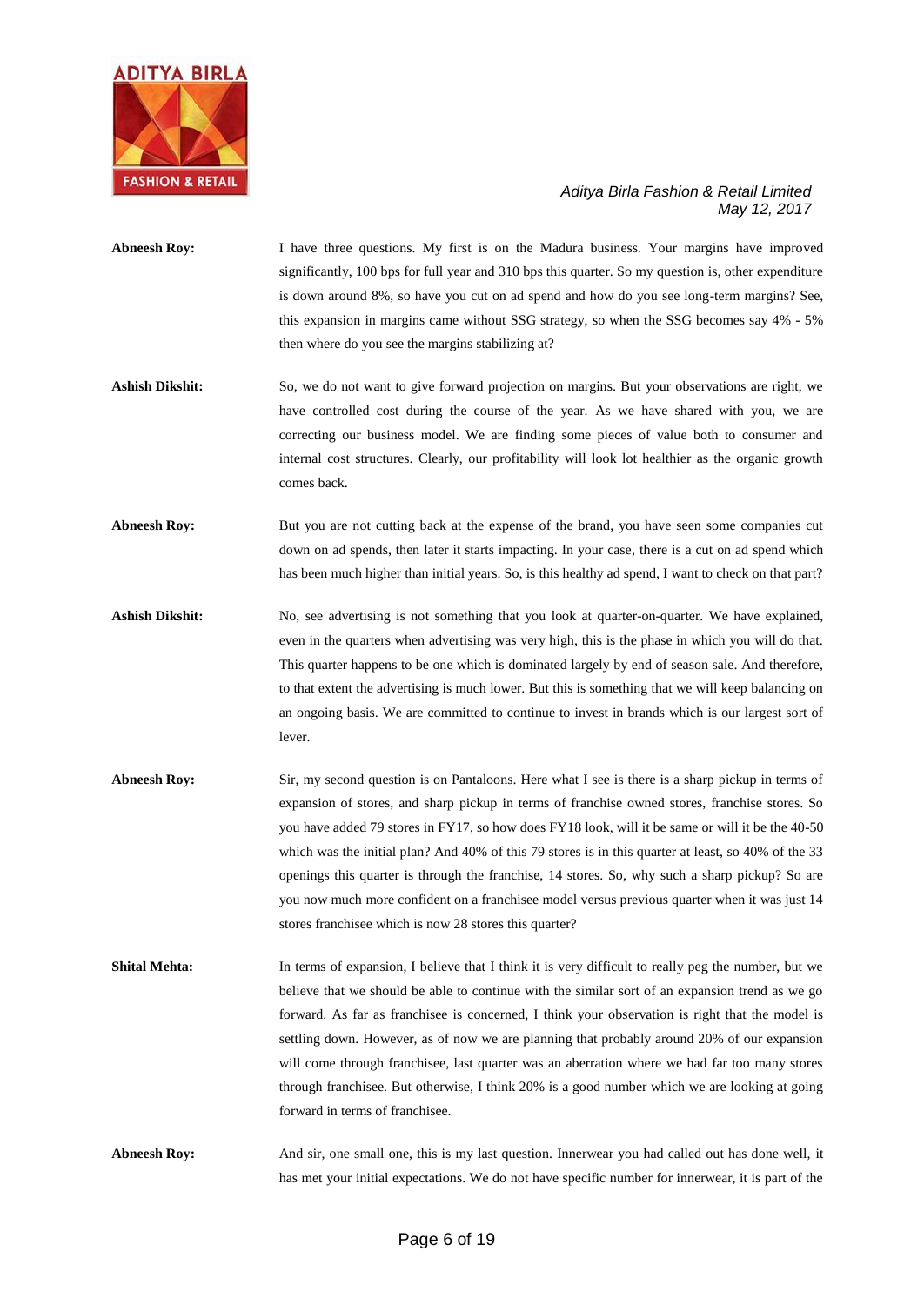

others, and that has grown by around Rs. 10 crores this quarter from a YoY perspective. So, will most of this Rs. 10 crores incremental number be from innerwear?

**S. Visvanathan:** Not all of it, it has other businesses also. But yes, significant part of it is coming from innerwear growth.

**Moderator:** Thank you. We have the next question from the line of Richard Liu from JM Financial. Please go ahead.

**Richard Liu:** I just want to know what happened on Pantaloons at this time, I think the top-line growth seems to be lower than the expansion in store count.

**S. Visvanathan:** Can you elaborate your question please, it is not very clear, are you talking for the quarter, for the year?

**Richard Liu:** For the quarter.

- **Shital Mehta:** So, I think Richard, its large number of stores, if you see even at a year level as well as quarter level they have been fairly back ended. Even on the last week itself we have opened almost more than a dozen stores. So, I think last quarter the revenue has not been captured in the Q4, or in that extent I would say even at the annual level, if you see that more than 50 stores have opened with on an average probably two to three months of lifecycle, as far as FY17 is concerned. So that is why it does not really reflect in FY17 revenues.
- **Richard Liu:** Even if I exclude the comparison with the growth in stores, the trajectory of top-line growth in Pantaloons seems to have come off. I mean, we started with 30% then became 20% and 30%, and I guess there was some time shifting of Durga Pooja between second quarter and third quarter. So versus that we are looking at a number of about 10% - 11% for 4Q, which is not exactly the trajectory we are used to seeing in Pantaloons.
- **Shital Mehta:** That is a right observation, but I think optically Q4 revenue growth looks moderate, there are multiple reasons, Richard, on that. A) Post demonetization we landed up preponing our end of season cycle, so part of the revenue had gone into December. As far as Q3 is concerned, our biggest driver was Pooja which had gone to Q2, so Q2 really went up. Q3, demonetization took a toll but EOSS preponment helped December. Apart from that, I think the reason is that as we move towards value fashion transformation, our dependence on EOSS in terms of revenue as well as the profitability is coming down. And it is part of the design that EOSS is supposed to be shrinking in terms of its overall revenue contribution, given that we are going to limit the EOSS duration, discounting and so and so forth. So that has really played out in the month of January and February. It just so happened that Q4 had also one of the exceptional item for Pantaloons, one is our Mantri Mall in Bangalore had shut down, and the South City which is almost a 5% to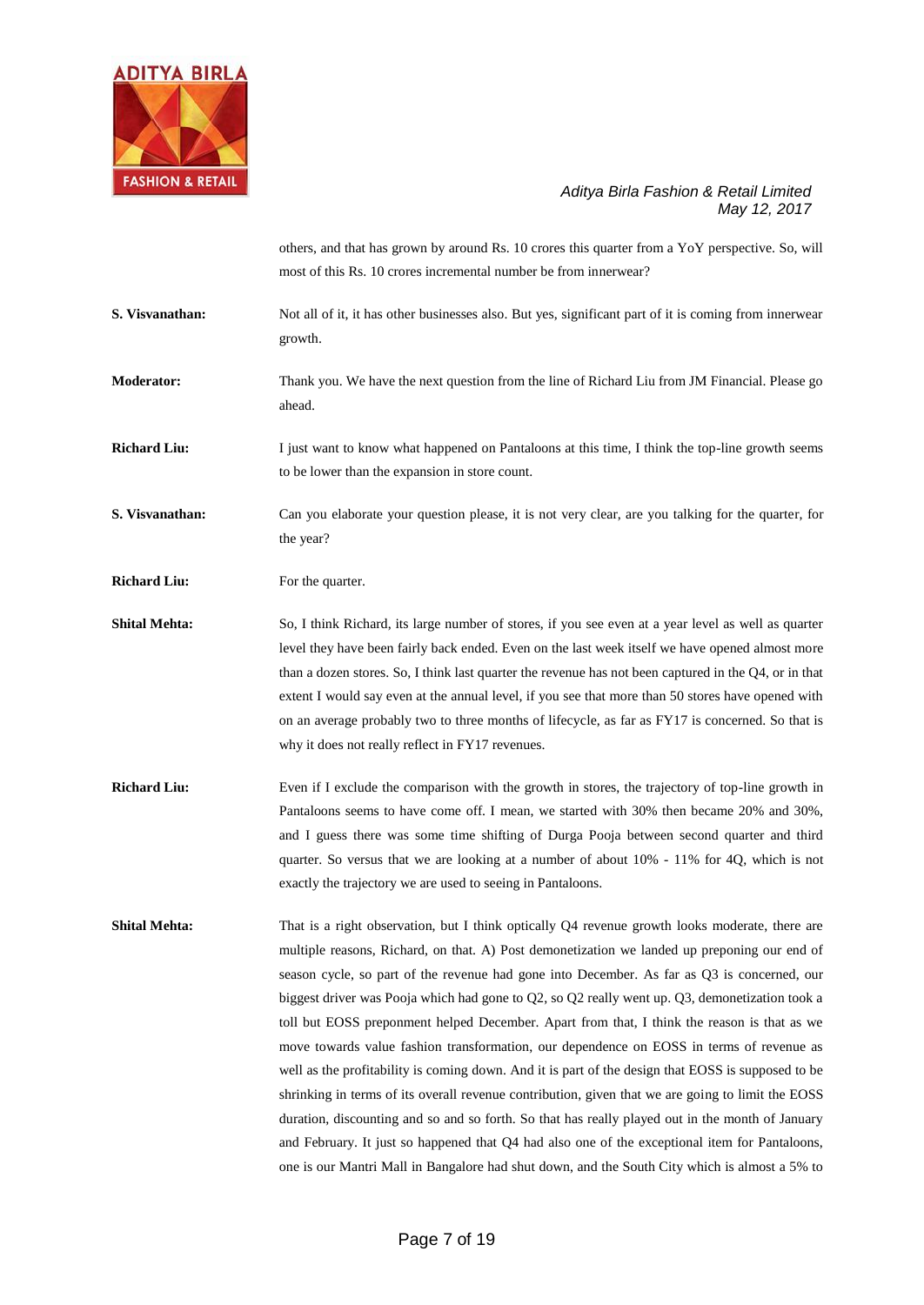

6% of our overall revenue, South City Mall in Calcutta, there also has almost lead to a mall shutdown. So almost 8% to 9% revenue during the renovation in the two months of Q4 has been lost. So I think these are the multiple reasons why you would see that 11% looks as an anomaly, it is not something which is an inherent trend which is there as of now.

**Richard Liu:** And any reason why Q4 makes more losses in Pantaloons?

**Shital Mehta:** So, I mean, it was not the case probably a couple of years back, but as we move towards value fashion, our dependence on revenue contribution which we were seeking from EOSS, we are more and more turning towards full price business. And therefore Q4 largely in terms of industry or a consumer event is EOSS driven. In terms of July, August when the EOSS happened, that means you have a festive season and more so through Pooja which comes early, Q2 gets supported. But Q4, essentially the only real big consumer even which is there is EOSS and our dependence will go down, particularly in the year one which is what FY17 was, there has been a sharp correction in terms of our EOSS mix. It will over a period of time keep getting sort of smoothened, but in year one we took a significant correction in EOSS mix vis-à-vis full price mix.

**Richard Liu:** And just for the record, what was LTL growth of Pantaloons in Q4?

**S. Visvanathan:** Q4, Richard, was minus 5%.

**Participant:** Thank you. We have the next question from the line of Abhishek Ranganathan from Ambit Capital. Please go ahead.

**Abhishek Ranganathan:** Actually one of the question is on Pantaloons, just wanted to get a sense, this minus 5% like-forlike, this would be largely attributable to your these two store or is there anything else?

**Shital Mehta:** I think apart from that the EOSS itself, as I was saying. And therefore I think let's just sort of take a step back, let's look at FY17 which takes into account the entire full price period as well as EOSS. We had a 3.5% revenue growth and more importantly 7.5% like-to-like volume growth, and this is not withstanding the demonetization. Had it not been there it would have been even better. However, when you split this numbers for full price period as well as EOSS, the picture becomes differently, and the Q4 being EOSS heavy quarter, in the January-February we had a negative like-to-like growth, apart from those two stores really impacting us. That is how the minus 5% looks the way it does.

**Abhishek Ranganathan:** So, EOSS impacted you negatively in January and February because of the value or the pricing?

**Shital Mehta:** As we moved to put the value fashion strategy, our entire strategy itself is driven by private brands, full price business periods, sharper pricing, higher volume growth and lesser and lesser EOSS duration. However, if you go back in our past, historical sales have been driven by largely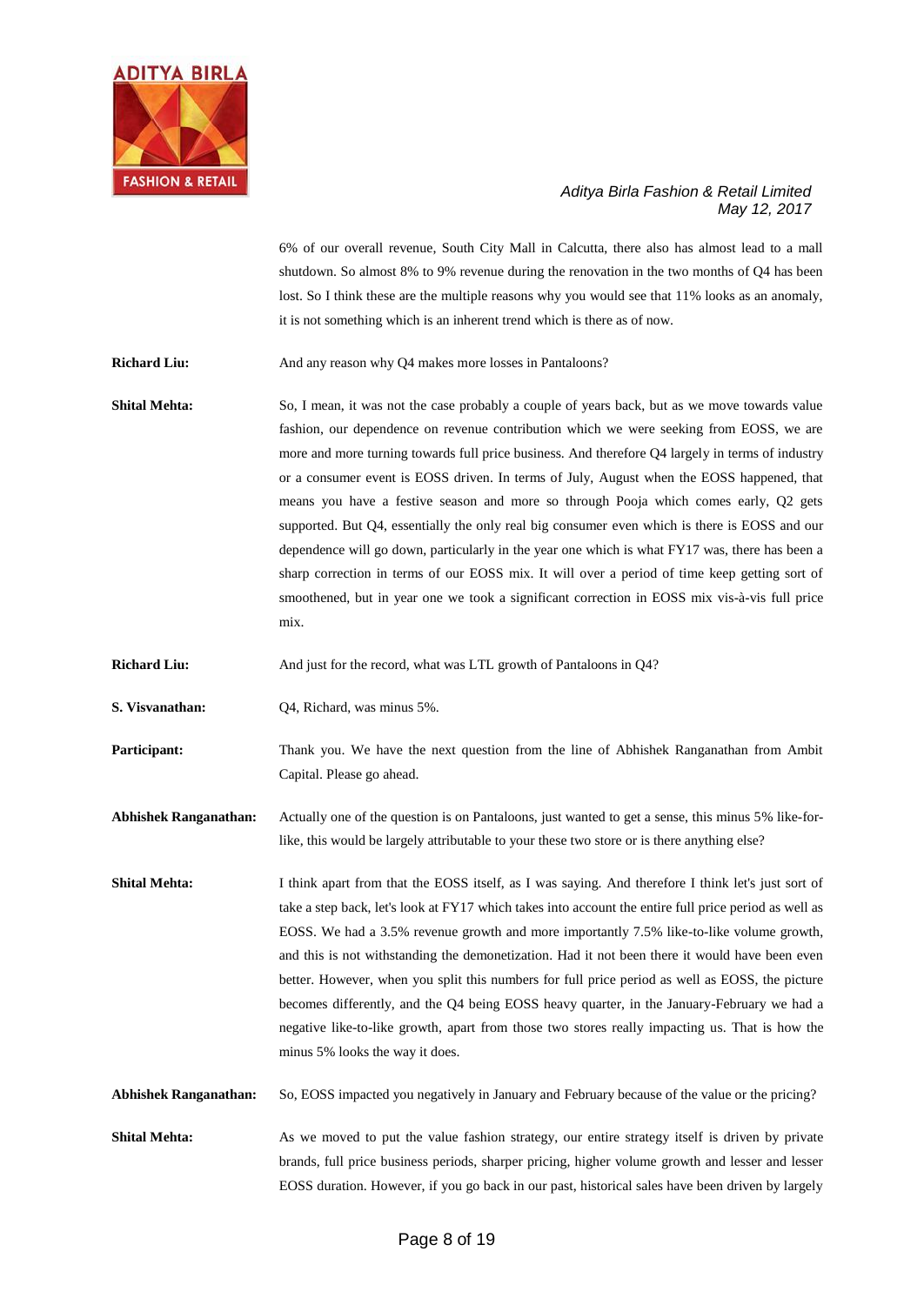

EOSS play. So as we move towards from a department store to a value fashion player, EOSS contribution will go down.

- **S. Visvanathan:** See, Abhishek, for the year Pantaloons' 3.3% growth, there is also a 7% volume growth that Pantaloon has done during the year. So, while the value growth seems lower, but the volume growth is actually higher.
- **Abhishek Ranganathan:** No, I got that. What I wanted a sense of that from a positioning perspective, from a seasonality perspective Pantaloons will become a more relevant offering for a customer during the non-EOSS. So from EOSS standpoint possibly the customer may flock towards brands versus flocking towards a Pantaloons store, is that the right way of looking at this, understanding this?
- **Shital Mehta:** Yes, that is a correct understanding. In fact, what we are looking at, over a period of time we would really shrink EOSS period to a very, very small few week EOSS and actually launch the new season when the consumers are walking around in the mall, we would have moved to the next season. So that is the direction we have taken and particularly in the year one you are going to see as we have seen a significant correction in both the EOSS which has gone by.
- **Abhishek Ranganathan:** Okay. The second question I had was on the Fast Fashion classifications you had given, our margins in Fast Fashion as we see here is about close to -14% for the year. This is largely attributable to Forever21 because I think People was what existed last year and that was about 9%, and where do we see this settling down somewhere in 2018-2019?
- Ashish Dikshit: Our goal is to turn positive in Forever21 next year, which is the first landmark we have set for the brand. It is going to come both through some of the levers on the margin side that we are playing as well as the rapid expansion and the right business model that we are doing with the new stores that we are launching. So, growing the business rapidly and turning it positive is the first goal post for next year.
- **Abhishek Ranganathan:** And just related to this, where do we stand in terms of positioning in terms of People as a brand? We have considerable number of stores, I mean actually the revenues are far larger than what we thought it would be, but where are we positioned here and what is our three, four-year view on this business, do we want to continue this or do we see us focusing on the Lifestyle Brands, Pantaloons and Forever21 only?
- **Ashish Dikshit:** No, I think People is important part of our overall mix. As has happened in other markets, in India also you will see younger people looking for accessible fashion in a large sort of way. This will have both large online-offline play and People is already beginning to show those signs. We have experimented with various formats, sizes of the stores, we are now comfortable and in fact now beginning to accelerate the expansion of People. So the numbers will look better as we go forward. We have also figured out rest of the economics of it. So, I think from positioning point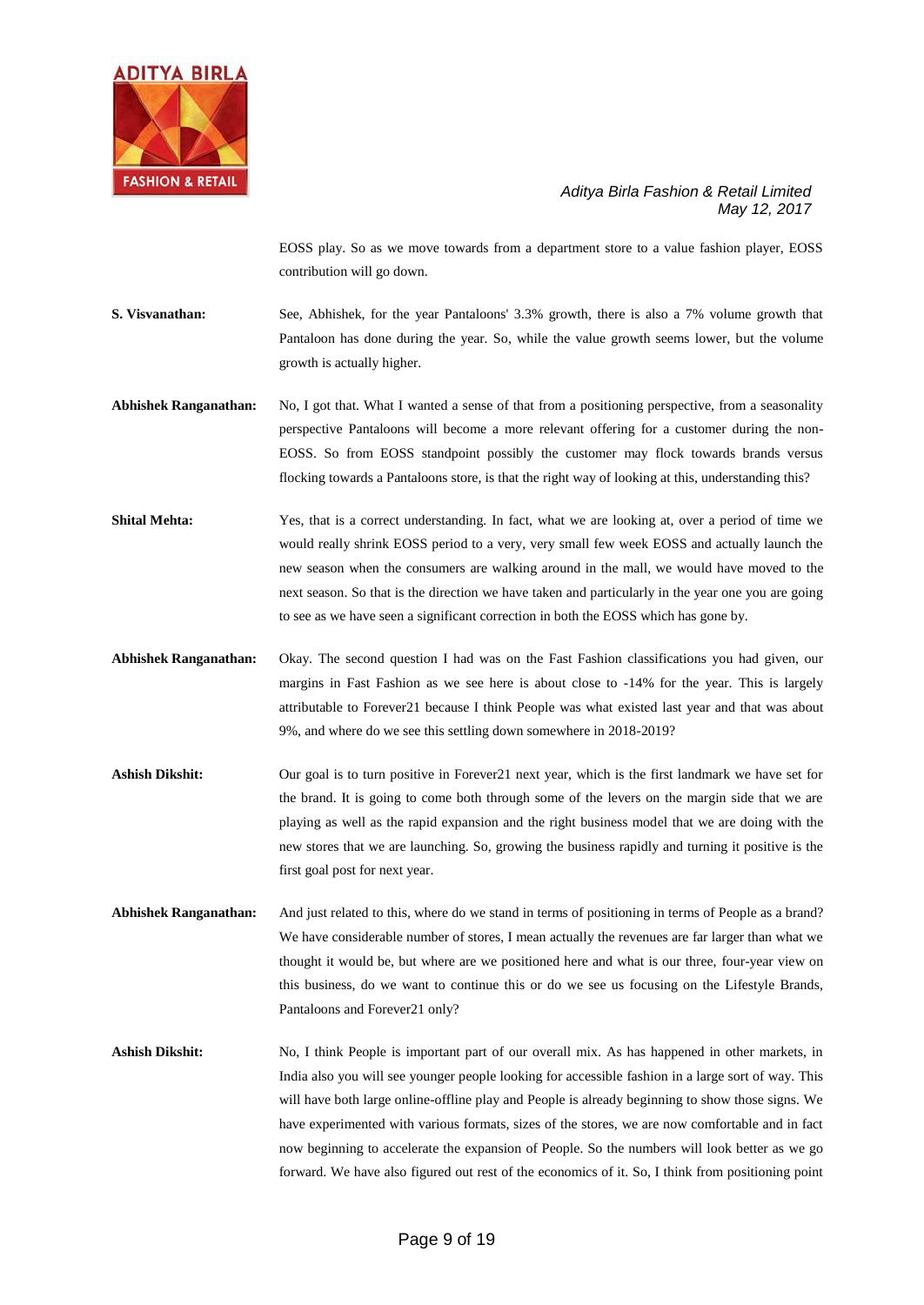

of view it is a brand which will give young college going or early jobbers access to international fashion at very, very affordable prices. Because we control end-to-end value chain, we will be able to deliver that in a very attractive manner, and that is really the plan for it. So in the long run we are hopeful that this will be one of our large next big brand in the portfolio.

**Moderator:** Thank you. We have the next question from the line of Tejas Shah from Spark Capital. Please go ahead.

**Tejas Shah:** So the first question pertains to the Lifestyle Brand, so we registered inspiring expansion in margins in 4Q FY17 in Lifestyle brands. Now, we are trying to make certain structural changes in the model for last few quarters, so just wanted to know whether that correction phase is behind us, on margins at least, and should we see margins improving or sustaining from here on at this levels?

- Ashish Dikshit: Yes, I think most of the fundamental pieces of business model changes that we are doing is just as we are doing in other parts of the business, are pretty much on way, but these things are never old, you keep improving them over a period of time. I think what we now will do is continue to make sure our brands remain relevant, focus on innovation, improve our store look and feel. So, in some ways reinvest in the brands and get back to the growth trajectory. And that automatically, with the leverage that this business has, will result in improved margins going forward.
- **Tejas Shah:** So sir, considering that, there was no robust like-to-like growth in this quarter in the format, but then also the margin expansion happened. So just wanted to understand what are the factors, because in past we have always assigned operating leverage as a key driver for margin expansion.
- **Ashish Dikshit:** So, Tejas, if you look at the mix of Lifestyle Brand business, it would be wrong and incorrect to create a direct correlation with same store sales growth and profitability. While it is a useful factor to improve profit, there are a lot of other levers which is overall gross margins, the growth of wholesale business, there other cost drivers in the business which is rest of the expenses. So there are multiple levers in that, it is not as singularly and uniquely driven as a pure retailer would have.
- **Tejas Shah:** And sir, second question is on GST, there is some discussion going in retail industry on GST on how it will impact the customer discounts offered in the retail at large. Because GST, as I understand, will be charged on MRP and not on the retail realized price. So, just wanted to check how would it impact trade in general and whether does it mean that customer discounts will come down materially going forward?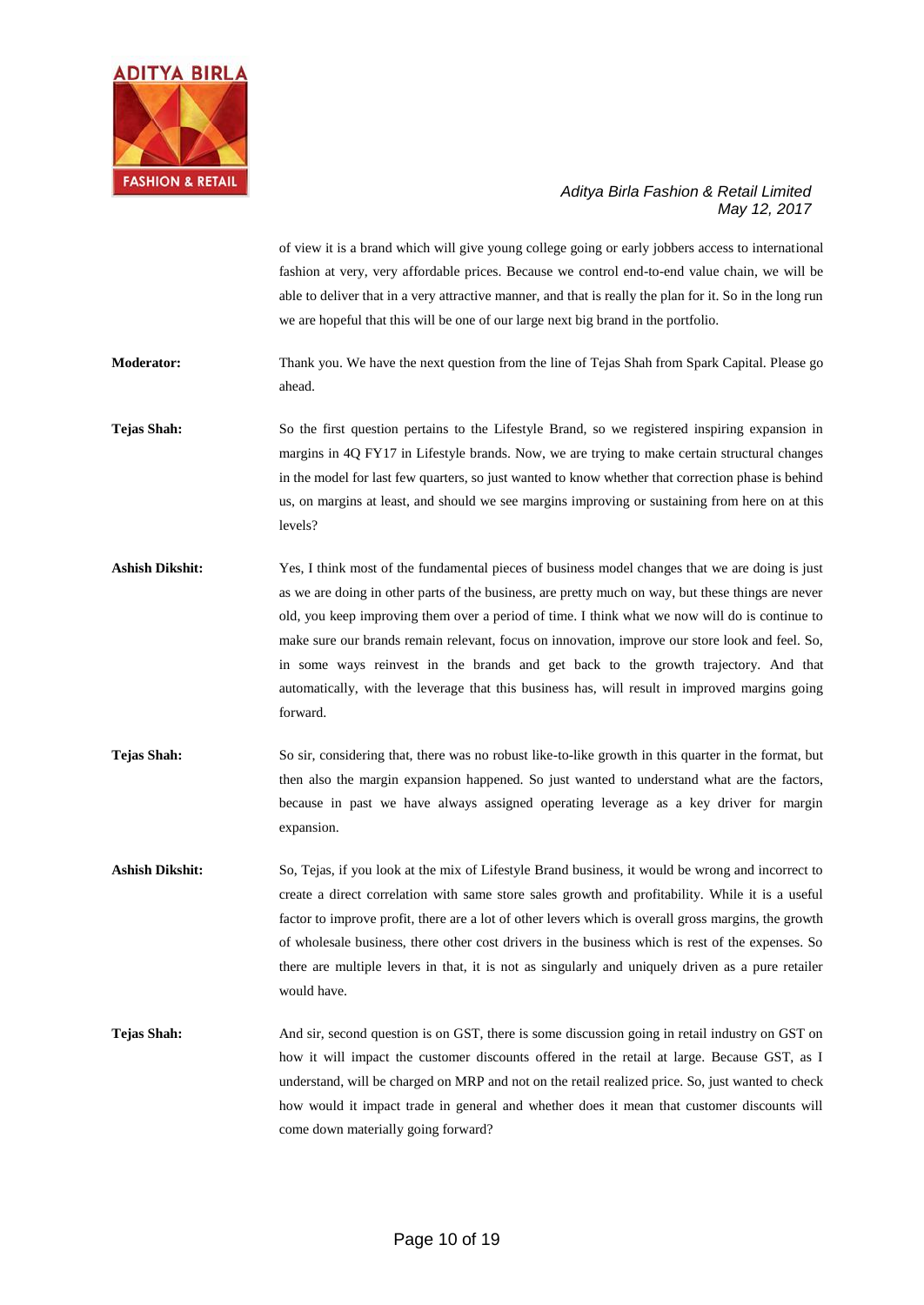

| S. Visvanathan:        | See, even today sales tax is charged on the MRP, it is not charged on the retail realized price. So,<br>we do not see any change at least from our point of view that discounts will change or will<br>reduce post GST. I will tell you typically what happens is, in the EOSS period in many of the<br>various places people give this thing saying it is 50% off and then add a small line saying VAT<br>extra. So it is in those cases that the confusion comes that you are not actually giving a 50% off<br>on MRP, you are only giving a 46% off on MRP or 45% off, because adding back the VAT<br>charging to them. It is only those specific cases this confession comes, otherwise discounts and<br>all nothing will change.                                                                                                                                                                                                                                                                                                                                                                                           |
|------------------------|---------------------------------------------------------------------------------------------------------------------------------------------------------------------------------------------------------------------------------------------------------------------------------------------------------------------------------------------------------------------------------------------------------------------------------------------------------------------------------------------------------------------------------------------------------------------------------------------------------------------------------------------------------------------------------------------------------------------------------------------------------------------------------------------------------------------------------------------------------------------------------------------------------------------------------------------------------------------------------------------------------------------------------------------------------------------------------------------------------------------------------|
| <b>Tejas Shah:</b>     | And this GST also accommodates credit notes to the channel partners for the balance amount?                                                                                                                                                                                                                                                                                                                                                                                                                                                                                                                                                                                                                                                                                                                                                                                                                                                                                                                                                                                                                                     |
| S. Visvanathan:        | Yes, I do not think anything in a normal way of trading or this thing changes, except for the fact<br>that you will have to now match invoice to invoice with both your customers and your suppliers<br>for all sales that you make, which is in anyway prevalent in the Maharashtra and now the whole<br>of India will have to follow that.                                                                                                                                                                                                                                                                                                                                                                                                                                                                                                                                                                                                                                                                                                                                                                                    |
| <b>Tejas Shah:</b>     | And sir, lastly, Forever21 expansion plan and how many stores we are planning in this year?                                                                                                                                                                                                                                                                                                                                                                                                                                                                                                                                                                                                                                                                                                                                                                                                                                                                                                                                                                                                                                     |
| S. Visvanathan:        | I think we will look at closing next year which is FY18 between 25 to 30 stores. And we will<br>keep looking at expansion possibilities as we go forward.                                                                                                                                                                                                                                                                                                                                                                                                                                                                                                                                                                                                                                                                                                                                                                                                                                                                                                                                                                       |
| Moderator:             | Thank you. We have the next question from the line of Nitin Gosar from Invesco Mutual Fund.<br>Please go ahead.                                                                                                                                                                                                                                                                                                                                                                                                                                                                                                                                                                                                                                                                                                                                                                                                                                                                                                                                                                                                                 |
| <b>Nitin Gosar:</b>    | You mentioned about Forever21 where your first target is to turn it around by end of next year.<br>Could you highlight a couple of levers that are available upfront which can help you to<br>turnaround this segment or this brand very fast?                                                                                                                                                                                                                                                                                                                                                                                                                                                                                                                                                                                                                                                                                                                                                                                                                                                                                  |
| <b>Ashish Dikshit:</b> | So, I mean, it is a pure retail model, largely a retail model. The levers are looking at the price<br>margin equation, and as we are understanding the business more, I think deeper understanding of<br>what is working, what is not working. So, one lever is that. The second part is the cost side<br>where the future store expansions are coming with a model which is very different from the<br>stores that we have inherited, and that is going to be a far more remunerative model for us. The<br>third, obviously, this year's results reflect a lot of transition challenges with any business we have<br>experienced during the transition goes through. There are challenges of handing over, taking<br>over business and their subsequent inventory availability and understanding the supply chain. So,<br>some of them are organic improvements which are already in place, like supply chain and<br>inventory. The future stores are also looking lot healthier in terms of the economic structures of<br>those stores, and we are continuing to review and refine the pricing margin situation in the brand. |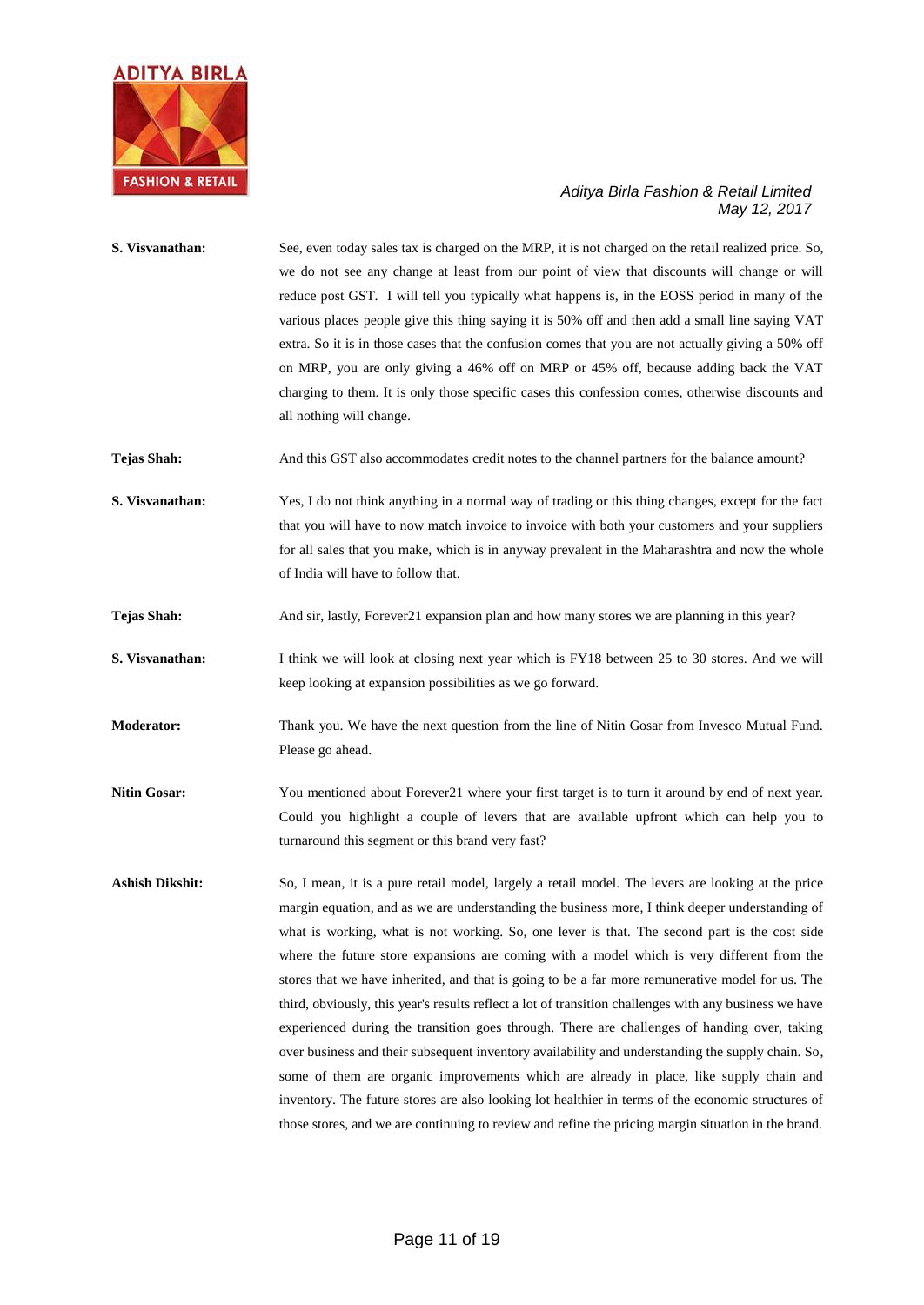

| <b>Nitin Gosar:</b>   | And you have also highlighted on the future stores, it is going to be different than what you have<br>inherited. Could you please elaborate that, like how?                                                                                                                                                                                                                                       |
|-----------------------|---------------------------------------------------------------------------------------------------------------------------------------------------------------------------------------------------------------------------------------------------------------------------------------------------------------------------------------------------------------------------------------------------|
| S. Visvanathan:       | Very simple, just size of the store and the rent that we pay.                                                                                                                                                                                                                                                                                                                                     |
| <b>Moderator:</b>     | Thank you. We have the next question from the line of Manish Poddar from Religare Capital.<br>Please go ahead.                                                                                                                                                                                                                                                                                    |
| <b>Manish Poddar:</b> | Just wanted to understand on Madura, for the year FY17 how much was the full price to sale<br>compared to FY16?                                                                                                                                                                                                                                                                                   |
| S. Visvanathan:       | I would not have that number off hand, because Madura, as I have said is a mixture of lots of<br>channel. I guess your question is only related to a part of its business which was the retail<br>channel.                                                                                                                                                                                        |
| <b>Manish Poddar:</b> | Right.                                                                                                                                                                                                                                                                                                                                                                                            |
| S. Visvanathan:       | So, I do not have the number right away with me, I think we will have to get back to you.                                                                                                                                                                                                                                                                                                         |
| <b>Manish Poddar:</b> | No problem. So, on the Pantaloons part, for the FY17 I believe you mentioned that 3% was like-<br>to-like growth and the volume growth was 7% and negative 4% pricing. Was this pricing impact<br>primarily lead by mix, negative pricing of 4%, was that primarily lead by mix or is there<br>anything else to that?                                                                             |
| <b>Shital Mehta:</b>  | No, so I think the overall reduction or the pricing reduction is the combination of our mix of<br>private brands going up as well as we have corrected the prices as we move towards the value<br>fashion. And that has what has precisely held the register at a store level like-to-like growth of<br>7% in volume and our own brands actually have at L2L level grown volumes in double-digit. |
| <b>Manish Poddar:</b> | And sir, if I have to look at sustainably in this model, what sort of blended like-to-like is<br>attainable, given all those variables which you mentioned let's say from a one year, two-year<br>perspective in the Pantaloons model?                                                                                                                                                            |
| <b>Shital Mehta:</b>  | It is difficult to answer that question, but I think 5% to 6% revenue growth like-to-like even<br>revenue terms it is something which we would definitely be looking at as we go forward.                                                                                                                                                                                                         |
| <b>Manish Poddar:</b> | And just one thing which Ashish had alluded, with the store expansion which you are looking<br>F21, would it be possible to be margin neutral in FY18 and how confident are you on that?                                                                                                                                                                                                          |
| <b>Management:</b>    | So, these are plans that we make, I think this was sort of a broad goal that we have kept whether<br>we will achieve that in $Q3$ , $Q4$ or really next year, I think that is something we have to see.<br>Stores would not be detrimental to profitability, that is what you are alluding to. Because the                                                                                        |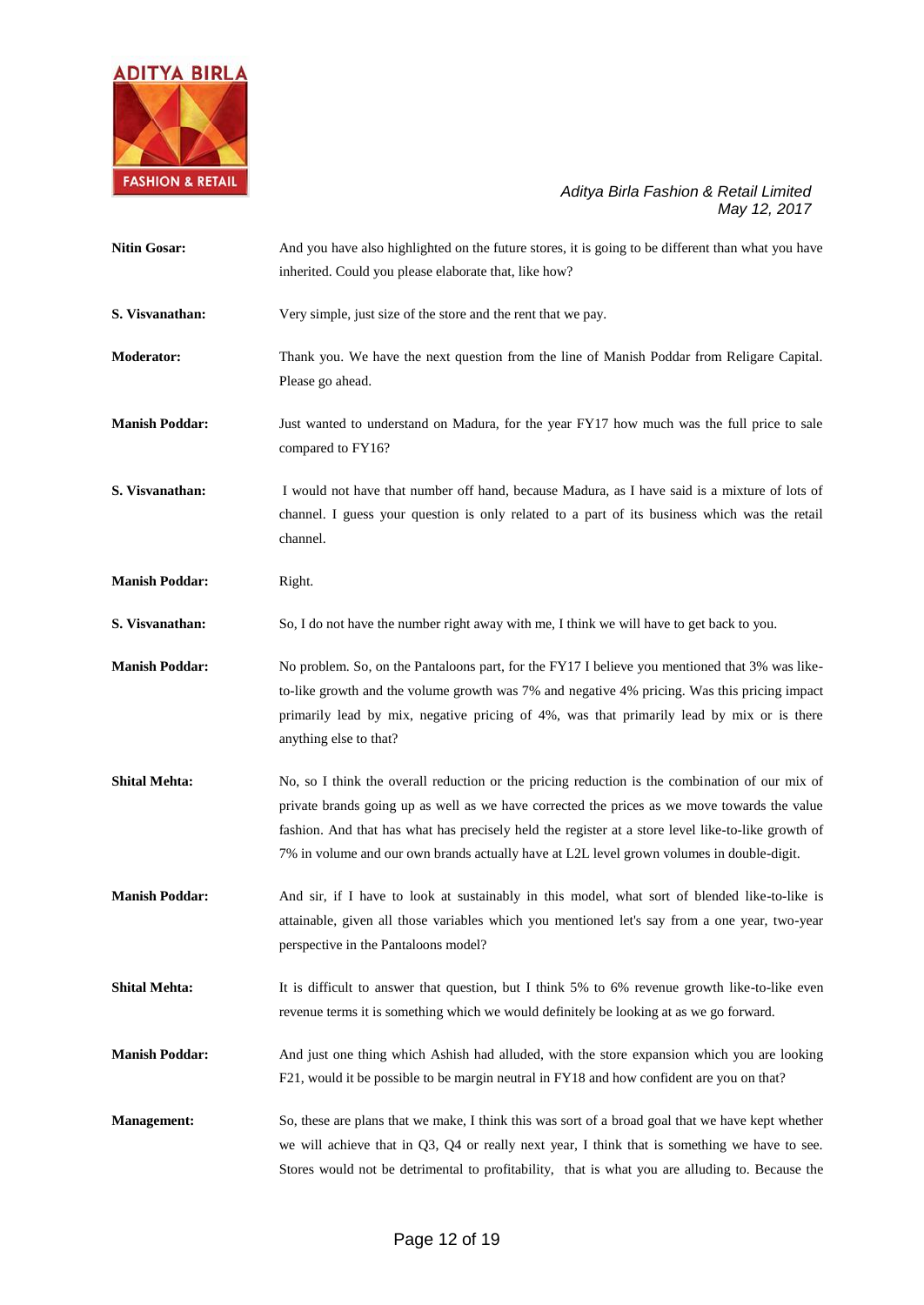

new stores that we are opening, we are opening with a very tight business model and hopefully that will only help improving profitability.

- **Manish Poddar:** And just one final bit, is there anything on the working capital cycle that you had to call out going ahead?
- Ashish Dikshit: On the entire business, where you are referring to?
- **Manish Poddar:** Probably if you could give on two entities that would be great, the entire is also fine with me.

**Ashish Dikshit:** I think this year we have talked about it lot during previous calls, and one of the key focus this year was to improve the freshness of inventory, shorten the cycle and improve the working capital. Both are large businesses, Pantaloons as well as the Madura portfolio, has improved the inventory turns in this year. And I think that is a journey that we will have to continue to improve on.

**Moderator:** Thank you. We have the next question from the line of Vinod Bansal from Franklin Templeton. Please go ahead.

**Vinod Bansal:** You spoke about the road map for F21, could you put some numbers around it, specifically on the gross margin level. I suppose this was around mid-30s to high-30s gross margin business. And you spoke about improving the price margin equation. Can you put some numbers, what exactly are you looking at say from a two, three-year perspective?

**Ashish Dikshit:** See, I think gross margin is a function of blended mix over a period of time, we will discover the right level. But definitely I do not see not being in 40s even for a brand like this, it offers incredible value even with those gross margins. We obviously understand how various segments, parts of the business respond to different pricing equation, so it is difficult at this point to give an indication, but that is a broad direction that we would look at.

**Vinod Bansal:** And that would be good enough to get to the mid to high single-digit operating margins you had guided for earlier?

Ashish Dikshit: I said we will move in steps, I think first step is to turn positive. And next four, five quarters our focus will be on doing that.

**Vinod Bansal:** And what is the typical working capital cycle in this business where you are licensing and you are buying stuff, importing from abroad. What exactly are you doing here?

Ashish Dikshit: It is pretty long today because the import lead time and the entire process of bar-coding and everything else that you need to do, currently working capital cycle is long there, we will need to get it back, it is more than 150 days plus on the stable basis. Right now we are dealing with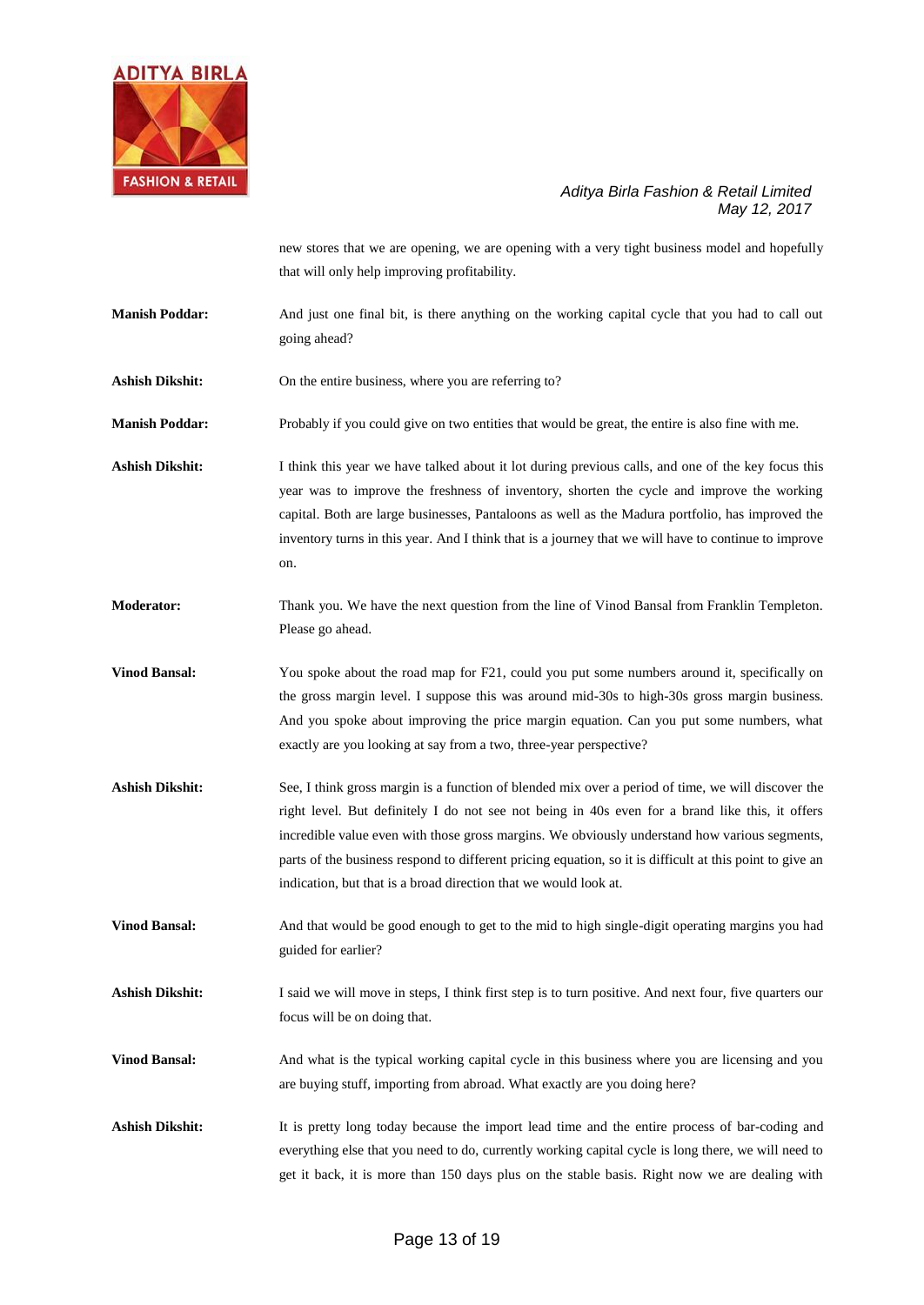

transition issues, we took over certain part of inventory, the store network expansion is also relatively chunky right now. I think it will settle down to maybe 20 - 30 days more than regular domestic cycle.

- **Vinod Bansal:** So around 80 90 days, would that be okay?
- Ashish Dikshit: I think that is very aggressive. I would still think our target should be 125 150 days over next year and a half.

**Vinod Bansal:** And just to clarify, this is not inventory cycle, this is inventory minus creditor cycle?

- **Ashish Dikshit:** I am talking of inventory, 150 days cycle that we need to get to first.
- **Vinod Bansal:** And if you can hazard a guess on what kind of creditor days you may get, what kind of funding you may get from your partner?
- **Ashish Dikshit:** I think that would not be fair to disclose, this is between two parties.
- **Vinod Bansal:** I mean, not typically in this kind of situation, I mean there are other players doing some of the licensing. Typically, in this kind of a setup what creditor days one gets?
- **Ashish Dikshit:** I think each arrangement is unique, and it depends on two partners. I do not think I would like to place a number there.
- **Vinod Bansal:** And what could be the total opportunity size in this business, it is fast fashion, it is more design, is it something like top few cities, some number on that, how many cities, how many stores you could look at five years out?
- Ashish Dikshit: So, right now we have started looking at next set of towns, we have just launched in Punjab, we will soon be launching in Gujarat. So outside Delhi, Bombay, Bangalore, we have just started experimenting it. We have launched a store in Silliguri. I think we will watch for a while. Very clearly, as far as top eight to ten cities are concerned, there is a large opportunity and that is something we will pursue. Through experimentation what we are seeing is how deep does it go, it is quite possible because the store formats are small, the price points are very accessible, there is a reasonable gravity of consumers even in smaller cities. But that is not something that we will be searching too early, we will keep experimenting with few towns here and there.And needless to say that, we still see a very, very large opportunity even in top ten cities for us to be quite busy over the next two, three years.
- **Vinod Bansal:** And one more question on this part, when we discussed some time back, the CAPEX on this business used to be about Rs. 6,000 - Rs. 7,000 square feet. Does that number stays or has it come down lower now?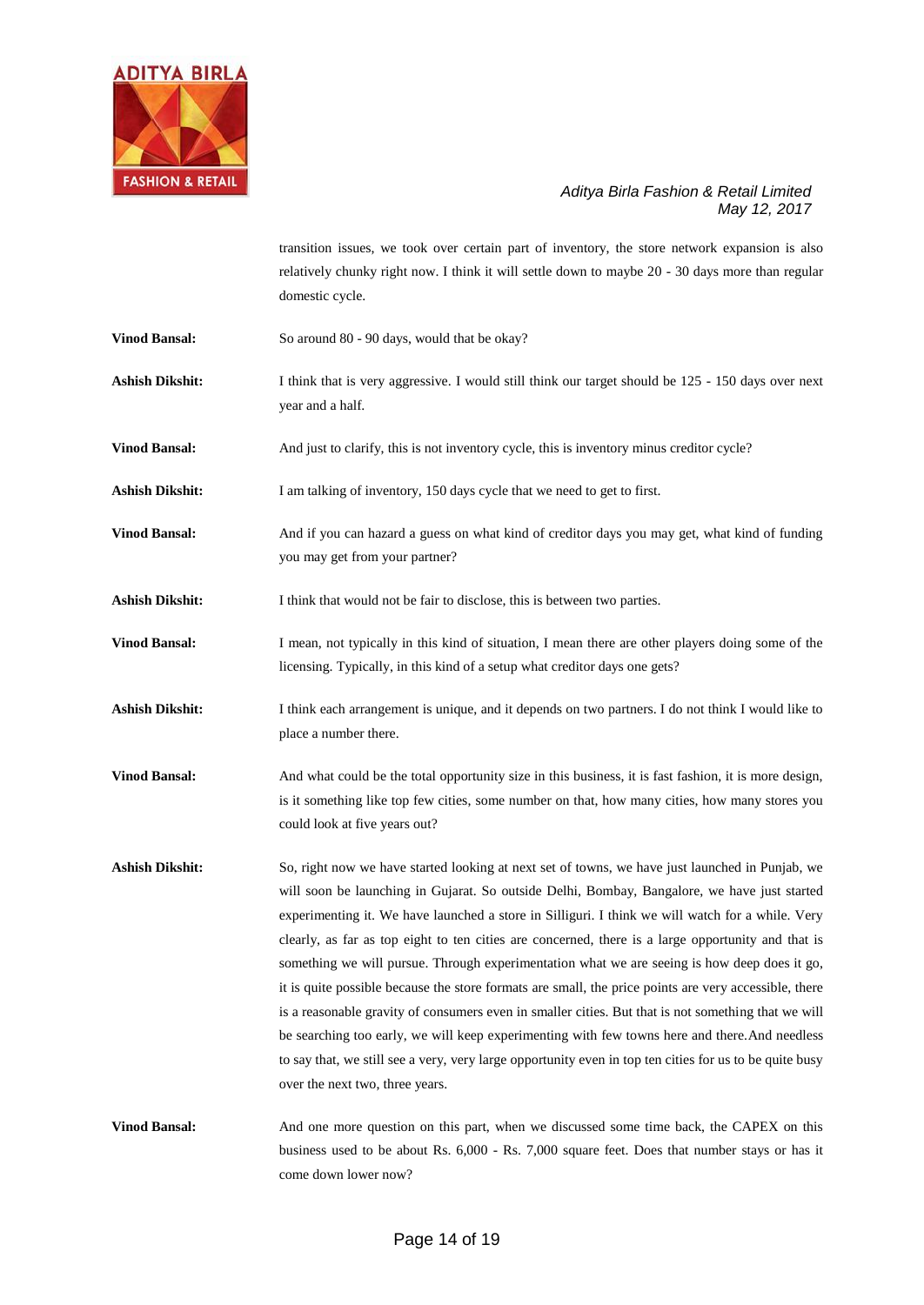

| <b>Ashish Dikshit:</b> | It has gone far lower, so that is what we are doing. We are actually fundamentally improving the<br>business economics, a part of it is to reduce the CAPEX per store. It is significantly lower than<br>that, very significantly.                                                                                                                                                                                                                                                                        |
|------------------------|-----------------------------------------------------------------------------------------------------------------------------------------------------------------------------------------------------------------------------------------------------------------------------------------------------------------------------------------------------------------------------------------------------------------------------------------------------------------------------------------------------------|
| <b>Vinod Bansal:</b>   | And on Pantaloons part, we were earlier looking at 7% to 8% sustainable margins whenever it<br>happens in the medium-term, does that target stays or has there been a change of thought in that?                                                                                                                                                                                                                                                                                                          |
| <b>Shital Mehta:</b>   | Of course it stays. And this is along with the fact that we will continue to grow and in fact<br>accelerate our revenue growth. In that scenario we are still sticking to the similar sort of target in<br>the medium-term.                                                                                                                                                                                                                                                                               |
| <b>Vinod Bansal:</b>   | And the 8% - 9% price cut you are supposed to take, you had taken earlier this year, that is the<br>only one level of thinking, nothing more coming up now?                                                                                                                                                                                                                                                                                                                                               |
| <b>Shital Mehta:</b>   | No. And also it was not 8% to 9%, it was closer to 4% - 5% shaving off of the ASPs, and that has<br>been done. Having said that, as we sort of discover and get stronger and stronger in this space,<br>we would still remain open for any opportunities or corrections further in the pricing. It is a<br>balancing act one needs to have along with rest of the other cost. But that is a journey we will<br>take in terms of our pricing and how far we need to keep correcting that as we go forward. |
| <b>Moderator:</b>      | Thank you. We have the next question from the line of Chirag Lodhia from Value Quest. Please<br>go ahead.                                                                                                                                                                                                                                                                                                                                                                                                 |
| <b>Chirag Lodhia:</b>  | My first question is on GST. So, if you can help us understand what is your assessment on GST<br>in terms of inventory transition and what will be the medium-term impact on overall trade?                                                                                                                                                                                                                                                                                                               |
| S. Visvanathan:        | See, as of now the transition provisions are not fully out there, so we have to wait for it to<br>understand what will be the impact on us in terms of the transition provision. Our current<br>understanding is that we should be able to get credit for some of the input items for which we<br>have traditionally been taking credit. And that is where the correct understanding is. Maybe in<br>the next couple of weeks we will have better clarity around this.                                    |
| <b>Chirag Lodhia:</b>  | And in terms of Pantaloons, so if you can just help me understand what is the franchisee<br>economics versus own store, in terms of capital efficiency versus operating margin?                                                                                                                                                                                                                                                                                                                           |
| S. Visvanathan:        | See, I will tell you what. We have just started on piloting of the franchisee stores, we are also<br>developing the model along with the franchisees to some extent. We have offered a certain set of<br>margins and CAPEX investment based on which they have done the investment. It will be unfair<br>on our part to come out and tell you this is a clear distinction between franchisee model and us,<br>both in terms of sharing margins and CAPEX investment. Wait for some more time and once we  |

have stabilized the model where we are clear on how it works, then we can share it with you. Because even if there are 28 franchise stores, about 14-15 of them opened in the month of March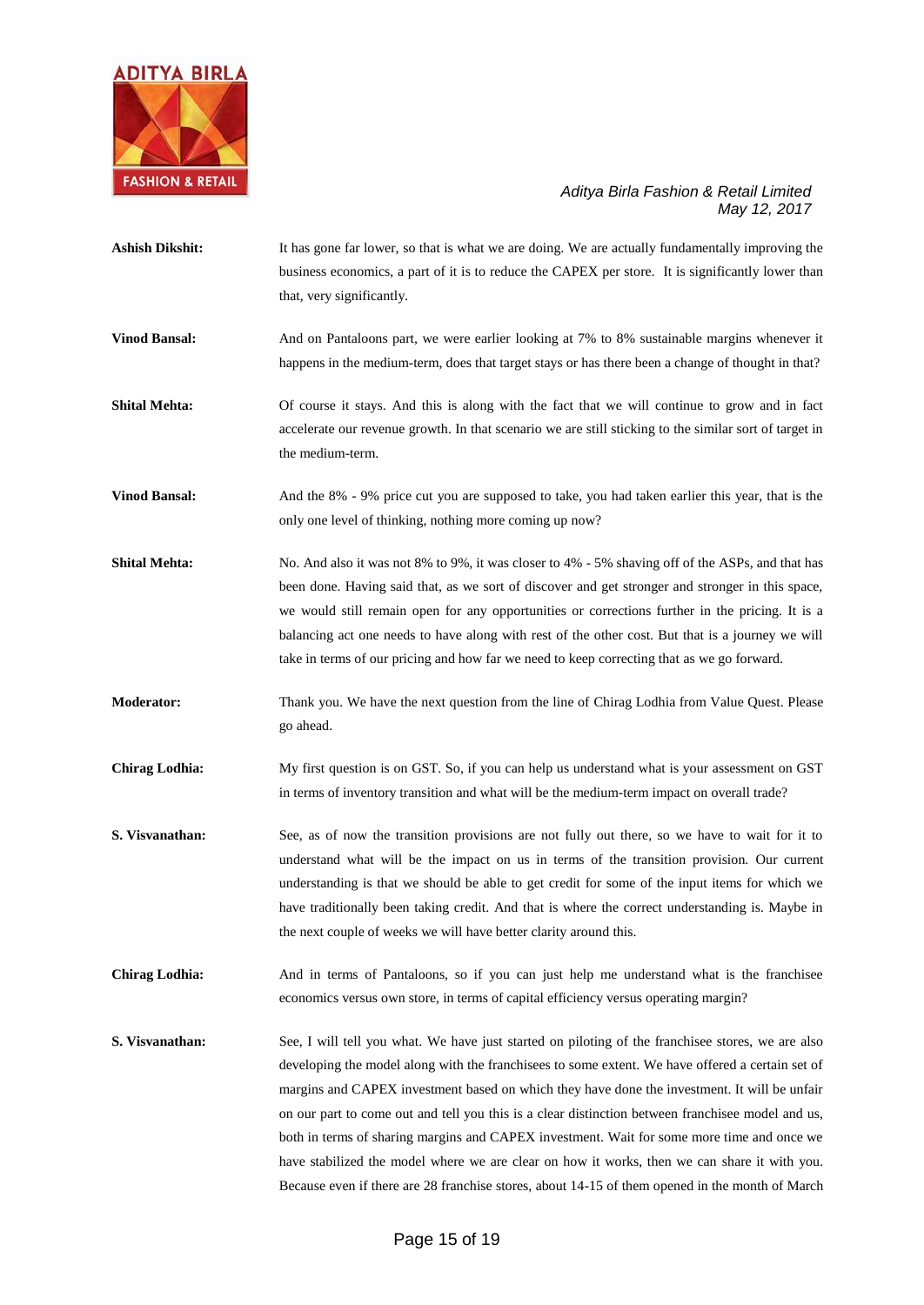

and the balance have been in place only for about average of six to nine months. And we need at least a year and a half, two years of working before we can fully flesh out and say this is the economic model and this is the basis on which we will be working.

**Chirag Lodhia:** And just last question on Madura. So, what was the volume growth for full year? As I understand, you have taken some price equation correction in some of the brands of Madura, so what kind of volume growth we have seen this year?

Ashish Dikshit: It will be negative volume growth just as the value growth is. It would be about 5% to 6% down.\*

> **-**\* Our volume de-growth for full year was ~7% and value growth was ~2%. The price correction was done only in Q4 wherein the value has de-grown.

Chirag Lodhia: And can we expect positive volume growth next year?

**Ashish Dikshit:** Yes, that is the plan.

**Moderator:** Thank you. We have the next question from the line of Mayur Parkeria from Wealth Management. Please go ahead.

**Mayur Parkeria:** I just had a couple of questions. When we look at many of the peers Annual Report disclosures, we find lot of disclosure even brand wise. So, would you like to disclose or just give some directional on what would be the size of the brand in the Lifestyle brands.

**S. Visvanathan:** Which peer's annual report is disclosing it brand wise?

**Mayur Parkeria:** We look at Kewal Kiran each brand by sales are given over there.

**Ashish Dikshit:** See, we have created a framework for how you should look at our business where similar businesses in profile and characteristics have been put together. I think this is where we will stay.

**Mayur Parkeria:** Okay. Since the overall Lifestyle brands have fallen by 2%, at least can you give some understanding about brand wise, how they have done directionally, whether is there a large difference between any of the specific events in terms of the growth which has happened in performance which happened in FY17? Just to understand the color directionally as to which brand is doing better.

Ashish Dikshit: I would again repeat, one, we do not indicate brand wise performance. All I would say is that it is not dramatically different across lines.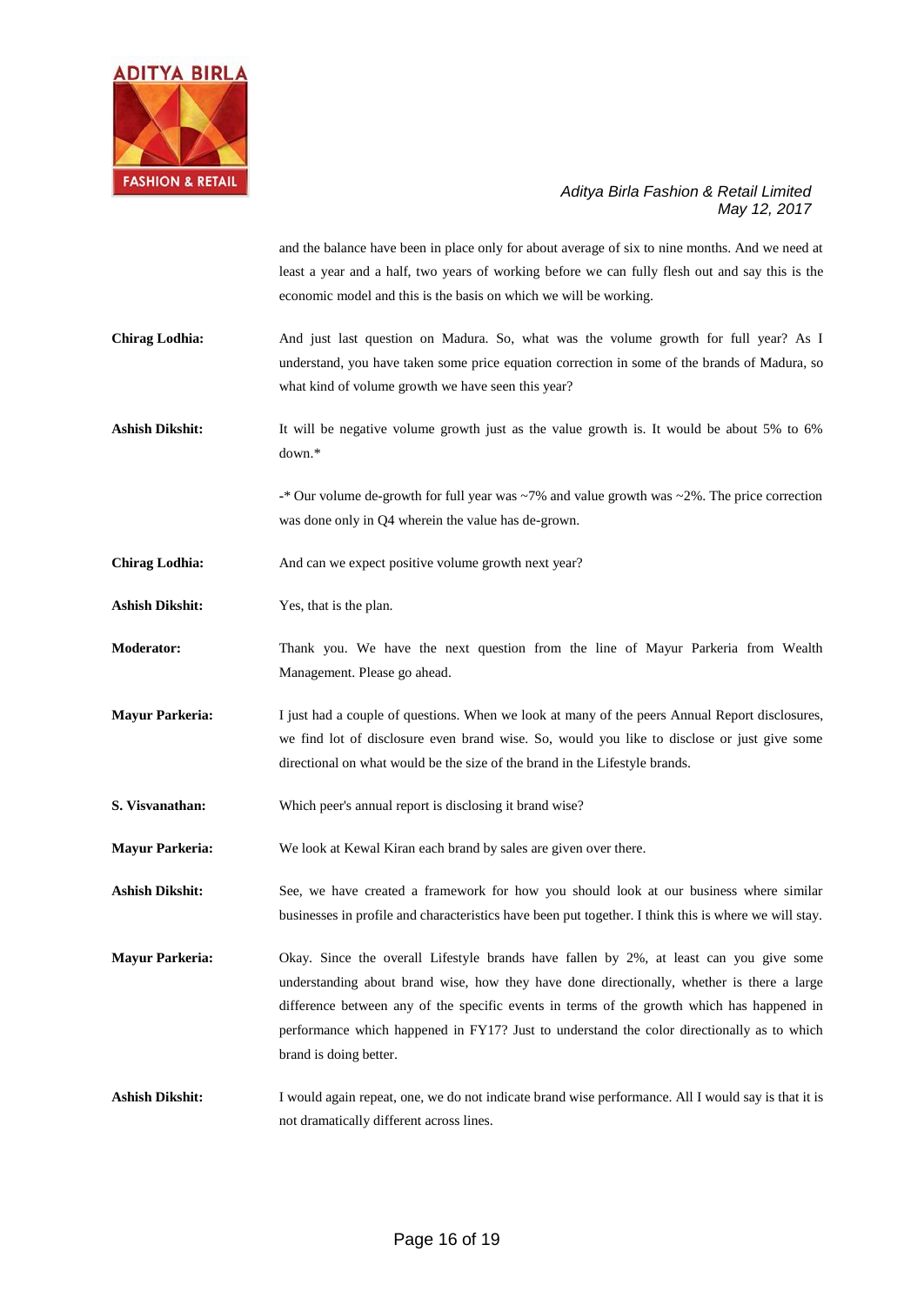

| <b>Mayur Parkeria:</b> | Second was, if we look at the fast fashion FY16, it was Rs.(-13) crores, so that would be only<br>People number?                                                                                                                                                                                                                                                                                                                                                                                                                             |
|------------------------|----------------------------------------------------------------------------------------------------------------------------------------------------------------------------------------------------------------------------------------------------------------------------------------------------------------------------------------------------------------------------------------------------------------------------------------------------------------------------------------------------------------------------------------------|
| S. Visvanathan:        | yes.                                                                                                                                                                                                                                                                                                                                                                                                                                                                                                                                         |
| <b>Mayur Parkeria:</b> | So, you spoke about the company's intent to turn Forever 21 positive in FY18. How should we<br>look at People and what kind of profitability we are looking for that?                                                                                                                                                                                                                                                                                                                                                                        |
| <b>Ashish Dikshit:</b> | It is also a business which requires some investment at this stage. I think it will take some more<br>investment and growing that brand and business before we start to focus on its profitability. I<br>think it will take a little while longer to turn that around.                                                                                                                                                                                                                                                                       |
| <b>Mayur Parkeria:</b> | But will the losses meaningfully rise or does the nature of investment will be able to breakeven<br>for the future or is it going to be slightly more cash draining?                                                                                                                                                                                                                                                                                                                                                                         |
| <b>Ashish Dikshit:</b> | I think the comfort that you can have is that losses would only reduce.                                                                                                                                                                                                                                                                                                                                                                                                                                                                      |
| <b>Mayur Parkeria:</b> | Just reading into the numbers, again in Fast Fashion, the losses for the current quarter have<br>increased to (-19) from (-5), and a large part of growth would have come from Forevre21. So,<br>what makes you confident or what makes you look forward in terms of tangible things as to why<br>should Forever 21 even at the exit quarter should turn breakeven or should turn positive? Just to<br>add slightly more specificity, if you can add as to what changes in the operating metrics you are<br>looking at which will change it? |
| <b>Ashish Dikshit:</b> | As I said, there are three four things, I will quickly summarize them for you, I have answered                                                                                                                                                                                                                                                                                                                                                                                                                                               |

- this earlier. One is that this year had transition challenges of inventory availability, etc. which we are fixing up, that should improve the business on the whole. Second is, we are definitely looking at improving the gross margin level though carefully looking at what are the current prices in margins and productivity across different parts of the business. Third is our store economics, both in terms of size and rental and clearly the newer stores that we are signing are far more economically viable and more profitable, and we are also looking at resizing and downsizing in some cases some of the existing stores which we have inherited. So, it is a combination of margins, availability and store economics.
- **Mayur Parkeria:** Sir, just one last small suggestion, we will appreciate. The disclosures in the presentation has substantially increased, and as it is you disclosed in the con-call the volume trend across Madura or Pantaloons. If you can make it as a standard format for the quarter or the year in that period, it would be highly appreciated.
- **S. Visvanathan:** Okay, noted this suggestion. We will think about it and come back.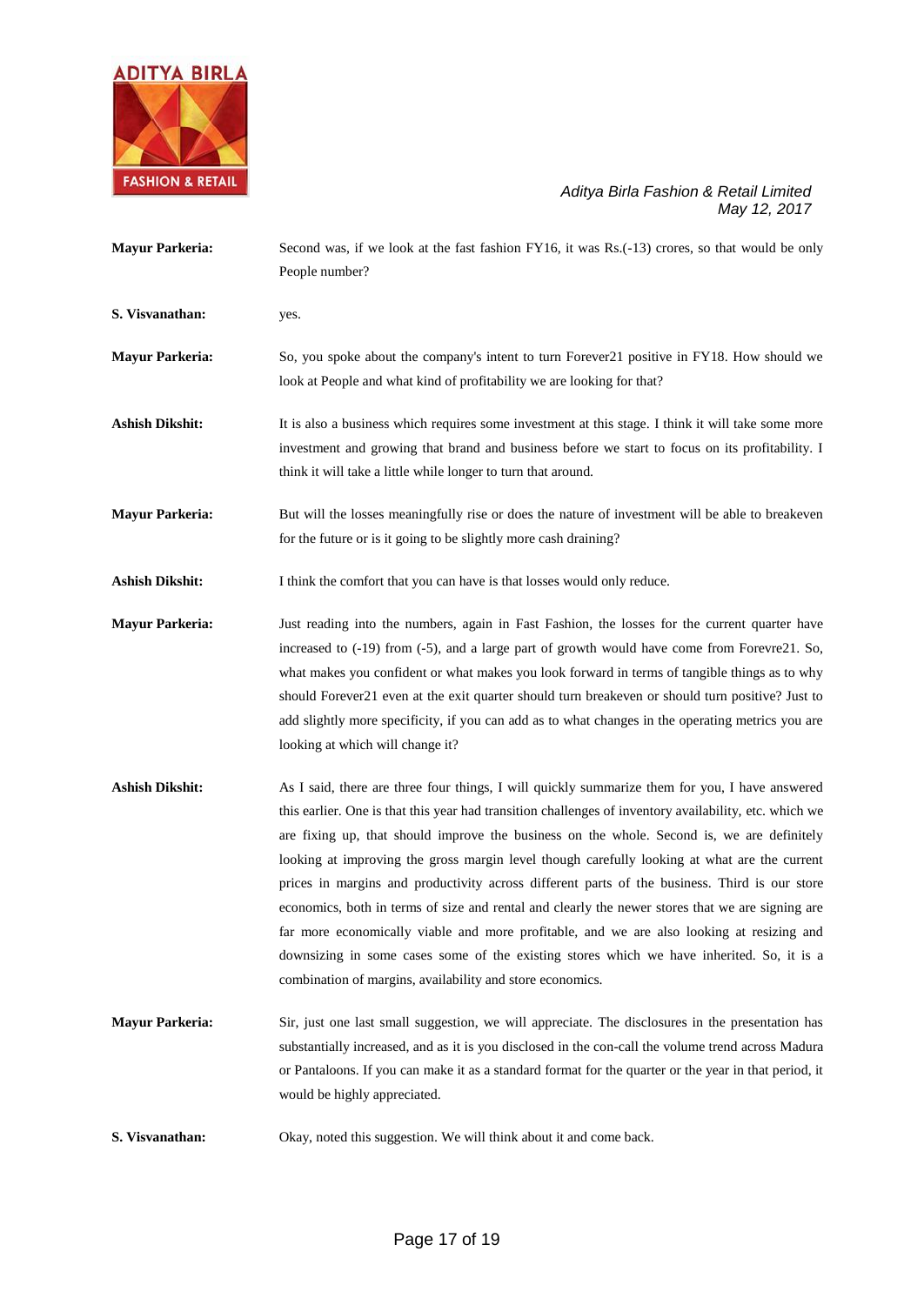

| <b>Moderator:</b>      | Thank you. We have the next question from the line of Sandeep Baid form Quest Investment.<br>Please go ahead.                                                                                                                                                                                                                                                                                                                                              |
|------------------------|------------------------------------------------------------------------------------------------------------------------------------------------------------------------------------------------------------------------------------------------------------------------------------------------------------------------------------------------------------------------------------------------------------------------------------------------------------|
| <b>Sandeep Baid:</b>   | When I see the rent expense and employee expense quarter-on-quarter, both have gone down.<br>Just wanted to understand that.                                                                                                                                                                                                                                                                                                                               |
| S. Visvanathan:        | Yes, we will send you the details for that.                                                                                                                                                                                                                                                                                                                                                                                                                |
| <b>Moderator:</b>      | Thank you. We have the next question from the line of Mayur Gathani from OHM Portfolio.<br>Please go ahead.                                                                                                                                                                                                                                                                                                                                                |
| <b>Mayur Gathani:</b>  | Sir, how many EBOs did we shut and open this quarter?                                                                                                                                                                                                                                                                                                                                                                                                      |
| S. Visvanathan:        | In which business?                                                                                                                                                                                                                                                                                                                                                                                                                                         |
| <b>Mayur Gathani:</b>  | Sir, in the Lifestyle business.                                                                                                                                                                                                                                                                                                                                                                                                                            |
| <b>Ashish Dikshit:</b> | So, we have added 22 and shut 32 during this quarter.                                                                                                                                                                                                                                                                                                                                                                                                      |
| <b>Mayur Gathani:</b>  | And Pantaloons, you continue to open 70 - 80 stores for the coming year as well?                                                                                                                                                                                                                                                                                                                                                                           |
| <b>Shital Mehta:</b>   | 60 to 80, that is the range which we are looking at, lower end 60 and higher end probably 80.                                                                                                                                                                                                                                                                                                                                                              |
| S. Visvanathan:        | See, we have line of sight, but the location, rent and considerations, our ability to close the deal<br>with the landlord, all these are the factors you have to take into account.                                                                                                                                                                                                                                                                        |
| <b>Mayur Gathani:</b>  | And on the Lifestyle EBO, any targets that you would have?                                                                                                                                                                                                                                                                                                                                                                                                 |
| <b>Ashish Dikshit:</b> | So, we will again look at between 150 to 200 stores, which is what we have been doing. Even in<br>this year we have done around that, net of store closures we are almost same as last year. But I<br>think going forward also Lifestyle would be similar numbers.                                                                                                                                                                                         |
| <b>Mayur Gathani:</b>  | Sir, the question is, why such high closures?                                                                                                                                                                                                                                                                                                                                                                                                              |
| <b>Ashish Dikshit:</b> | We looked at the profitability of various stores and the partners and we said, bottom end of the<br>stores which may be profitable or marginally profitable over a period of time will not be<br>productive to have this asset. So we have done the whole business rationalization much of last<br>year at the cost of some revenue as well as losses that you incur on the closures. But I think it has<br>just made our business healthier and stronger. |
| <b>Mayur Gathani:</b>  | So we would not have that kind of a number going forward as well, I mean, there may be some<br>closures but not this drastic number?                                                                                                                                                                                                                                                                                                                       |